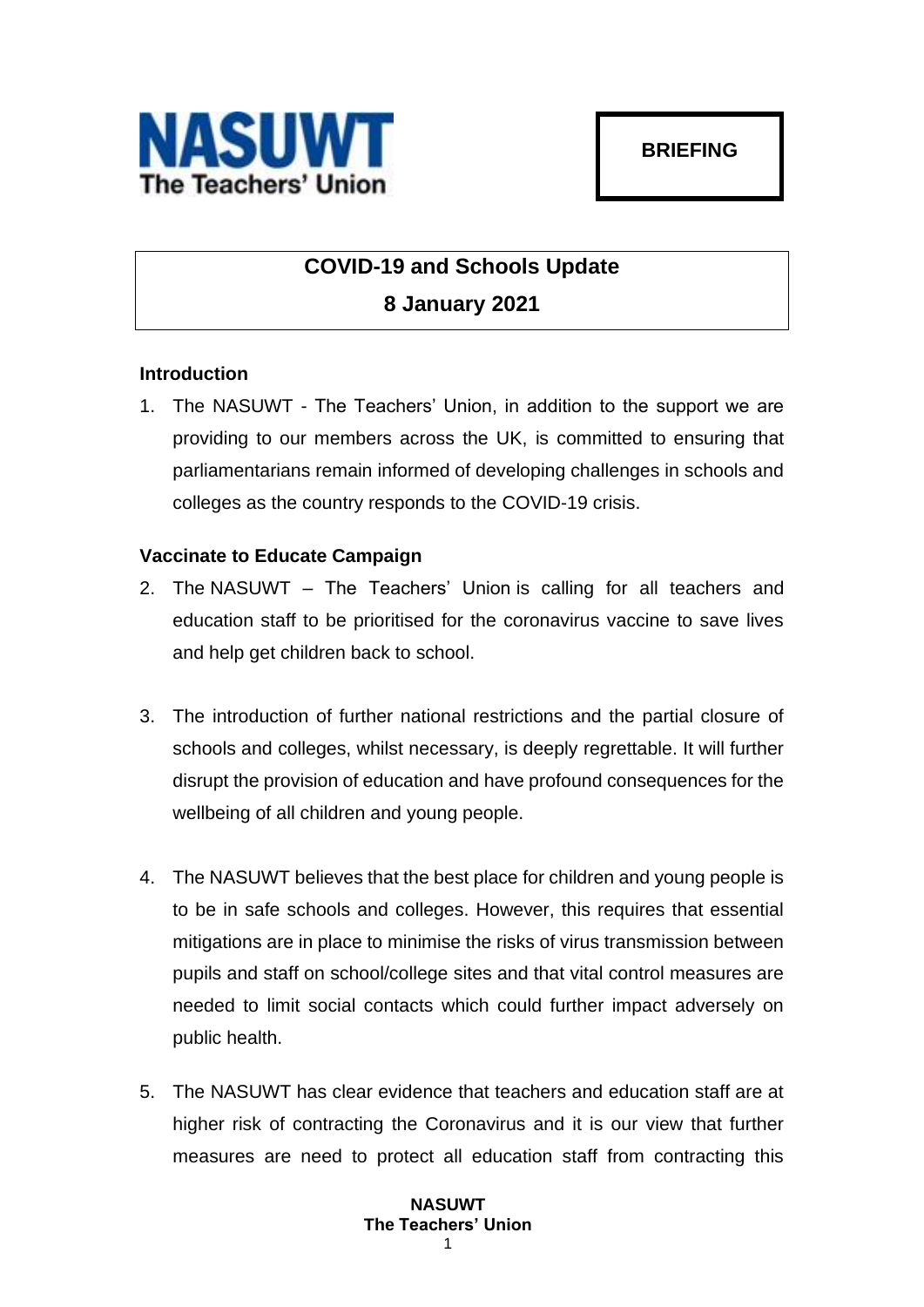deadly virus and to ensure that education onsite within schools and colleges can be restored fully without further ongoing disruption to provision.

- 6. Freedom of Information Act data obtained by the NASUWT shows that the prevalence of the virus (in cases per 100,000 over 7 days) shows that staff working in both secondary and primary schools are far more likely to be infected than the wider community, with rates of virus prevalence amongst school staff between 3-4 times higher than the prevalence rate for adults in the local area. It is clear from the data we have obtained that staff working in schools and colleges are at significantly higher risk of infection than the general population, which is not surprising given the lack of social distancing, PPE and other measures in schools.
- 7. It is in the national interest that all teachers and education staff are prioritised in the roll-out of the Coronavirus vaccines. Teachers and education staff are unable to practice social distancing from their pupils and few are provided with essential PPE as part of their day-to-day roles.
- 8. With provision for younger age children and for children with special and additional learning needs, particularly those in special schools and alternative provision, it is clear that there are additional risks present which are comparable to those that exist in the provision of health and social care.
- 9. It is, of course, right that health and social care staff are prioritised for access to the vaccine, but the NASUWT also believes that teachers must also be identified as a priority group for the vaccine. The public agrees with us. Nine out of ten agree that teachers should be included in a priority group for vaccinations so that schools can re-open fully and safely. The majority of the public also agree that teachers should be accorded the same priority status as frontline healthcare workers and social care staff.
- 10. Through the autumn term, we have seen a bad situation getting worse by the day. Now, at the start of 2021, the position is as bad if not worse than it was in March/April 2020.

#### **NASUWT The Teachers' Union**  $\mathcal{L}$